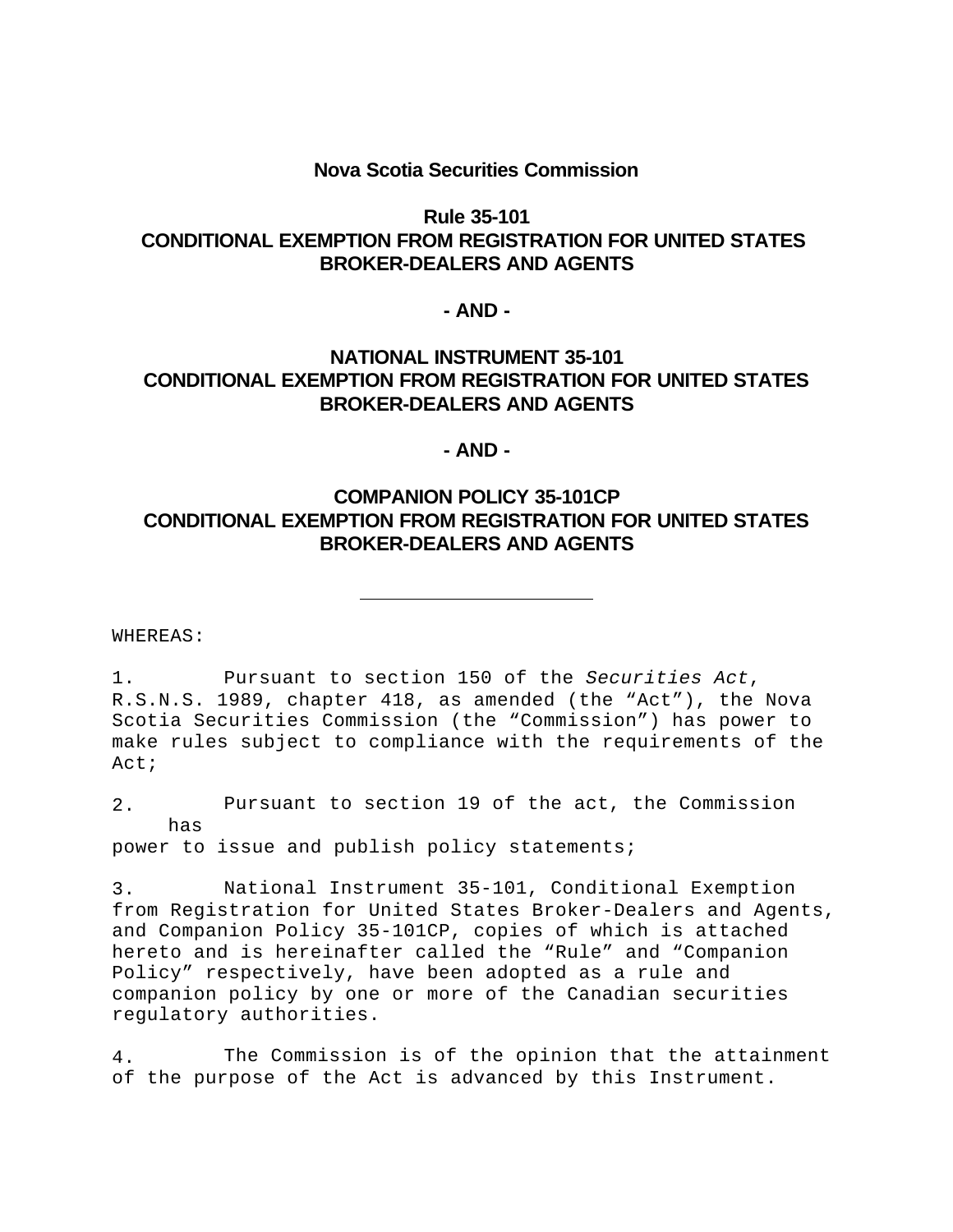NOW THEREFORE the Commission hereby

(a) pursuant to the authority contained in section 150 of

the Act and subject to compliance with the requirements of section 150A of the Act, approves the Rule and makes the same a rule of the Commission except insofar as the Rule contains coming into force or effective date provisions;

(b) pursuant to the authority contained in section 19 of

the Act and subject to publication in the *Royal Gazette*, issues the Companion Policy as a policy statement of the Commission except insofar as the Companion Policy contains coming into force or effective date provisions; and

(c) declares that the rule approved and made pursuant to clause (a) and the policy statement issued pursuant to clause (b) shall both take effect on **March 1, 2001** unless the Governor-in-Council disapproves the rule or returns it to the Commission in accordance with subsection 150A(3) of the Act in which event the rule and the policy statement shall not be effective until the rule is approved by the Governor-in-Council.

IN WITNESS WHEREOF this Instrument has been signed by the Chair and Vice Chair of the Commission, being the members of the Commission prescribed by the Chair pursuant to subsection 15(30 of the Act to attend the hearing of this matter and the quorum with respect to this matter, on the **13th** day of **December, 2000.**

> "Robert B. MacLellan" Robert B. MacLellan

 "H. Leslie O'Brien" H. Leslie O'Brien

Attachments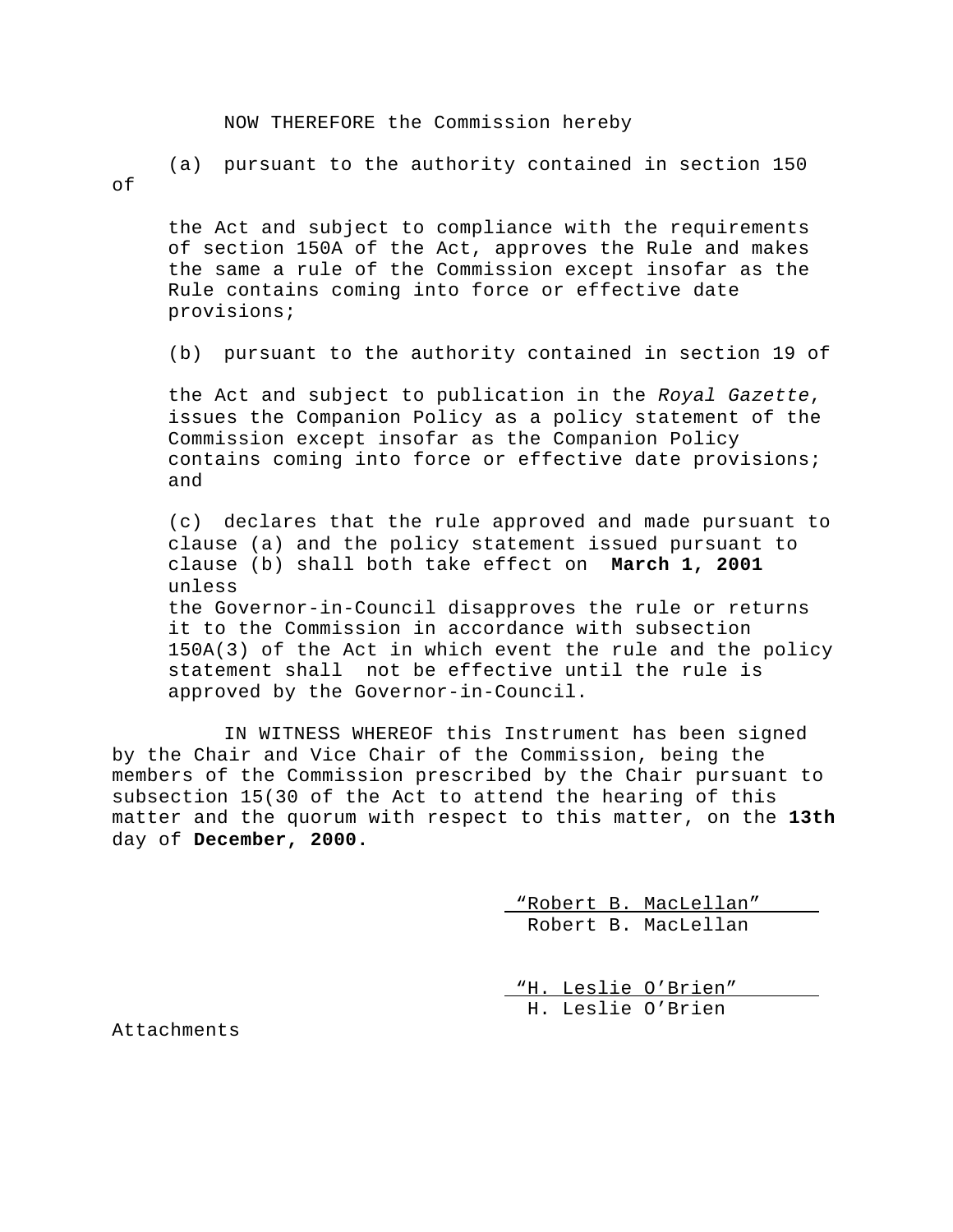### **NATIONAL INSTRUMENT 35-101** *CONDITIONAL EXEMPTION FROM REGISTRATION FOR UNITED STATES BROKER-DEALERS AND AGENTS*

### **TABLE OF CONTENTS**

### **PART TITLE**

- PART 1 DEFINITIONS
	- 1.1 Definitions

### PART 2 BROKER-DEALER EXEMPTION

- 2.1 Exemption from Dealer Registration Requirement
- - 2.2 Termination Notice<br>2.3 Exemption from Ad Exemption from Adviser Registration Requirement

### PART 3 AGENTS EXEMPTION

- 3.1 Agents Exemption<br>3.2 Termination Notice
- 3.2 Termination Notice<br>3.3 Exemption from Ad
- Exemption from Adviser Registration Requirement

#### PART 4 EXEMPTION FROM PROSPECTUS AND UNDERWRITER REQUIREMENTS<br>4.1 Exemption Exemption from Prospectus and Underwriter Requirements

- PART 5 EFFECTIVE DATE<br>5.1 Effective Da
	- **Effective Date**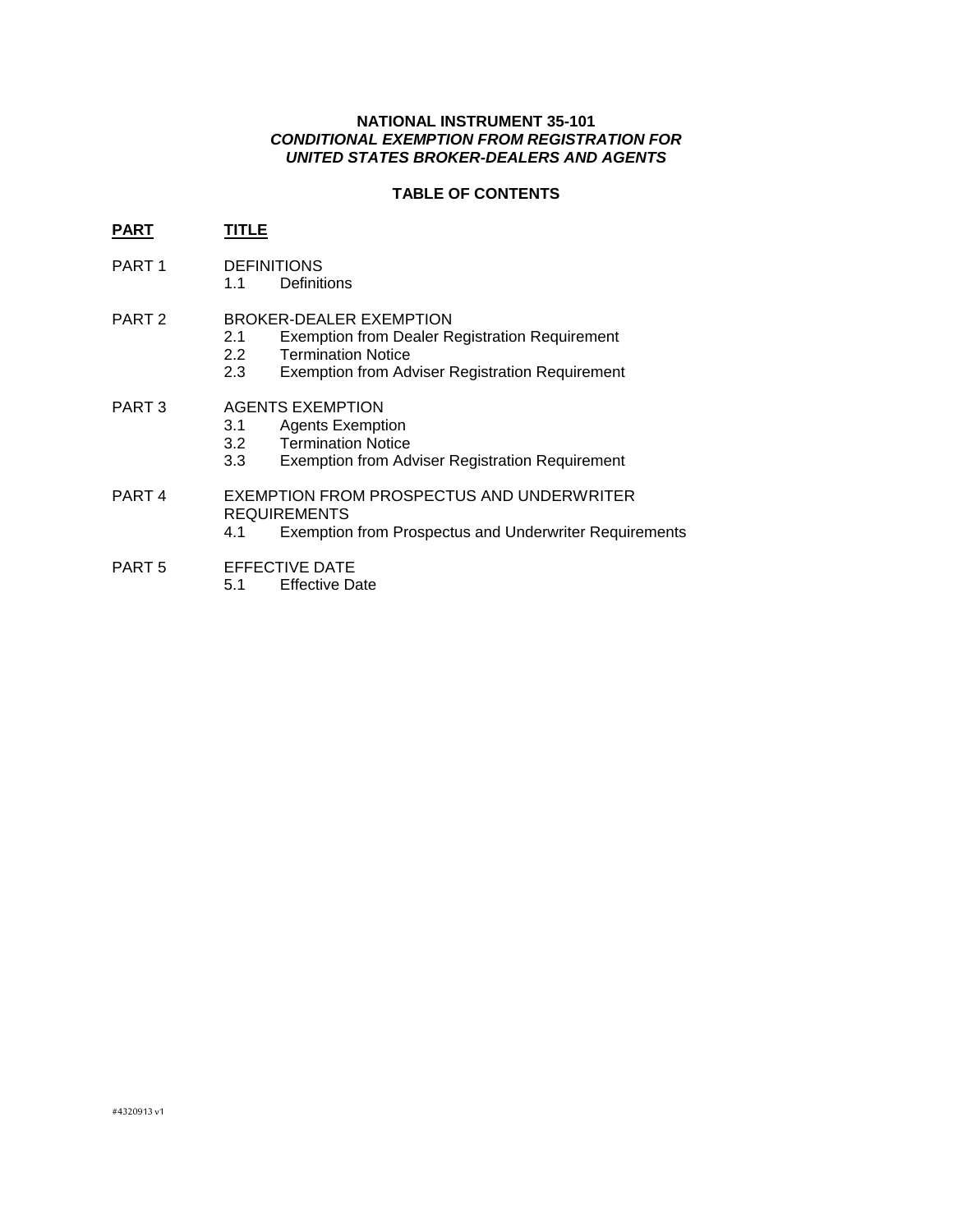### **NATIONAL INSTRUMENT 35-101** *CONDITIONAL EXEMPTION FROM REGISTRATION FOR UNITED STATES BROKER-DEALERS AND AGENTS*

### **PART 1DEFINITIONS**

### **1.1 Definitions** - In this Instrument,

"agent" means a partner, officer, director or salesperson of a broker-dealer who is acting on behalf of a broker-dealer in effecting trades of securities;

"broker-dealer" means a "broker" or "dealer", as those terms are defined in the 1934 Act, that has its principal place of business in the United States of America;

"foreign security" means a security

- (a) that is listed for trading or quoted on an exchange or market outside of Canada; or
- (b) of an issuer that is not incorporated, continued or organized under the laws of Canada or a jurisdiction of Canada; and

"NASD" means the National Association of Securities Dealers in the United States of America.

### **PART 2BROKER-DEALER EXEMPTION**

- **2.1 Exemption from Dealer Registration Requirement** The dealer registration requirement does not apply to a broker-dealer if
	- (a) the broker-dealer has no office or other physical presence in any jurisdiction in Canada;
	- (b) the broker-dealer is trading in a foreign security;
	- (c) the trading is with or for
		- (i) an individual ordinarily resident in the United States of America who is temporarily resident in the local jurisdiction and with whom the broker-dealer had a brokerdealer client relationship before the individual became temporarily resident in the local jurisdiction; or
		- (ii) an individual if the trade is for the individual's tax-advantaged retirement savings plan or with the individual's tax-advantaged retirement savings plan, and
			- (i) the plan is located in the United States of America,
			- (ii) the individual is a holder of or contributor to the plan, and
			- (iii) the individual was previously resident in the United States of America;
		- (d) the broker-dealer has not advertised for or solicited new clients in the local jurisdiction:
		- (e) the broker-dealer is a member of the NASD;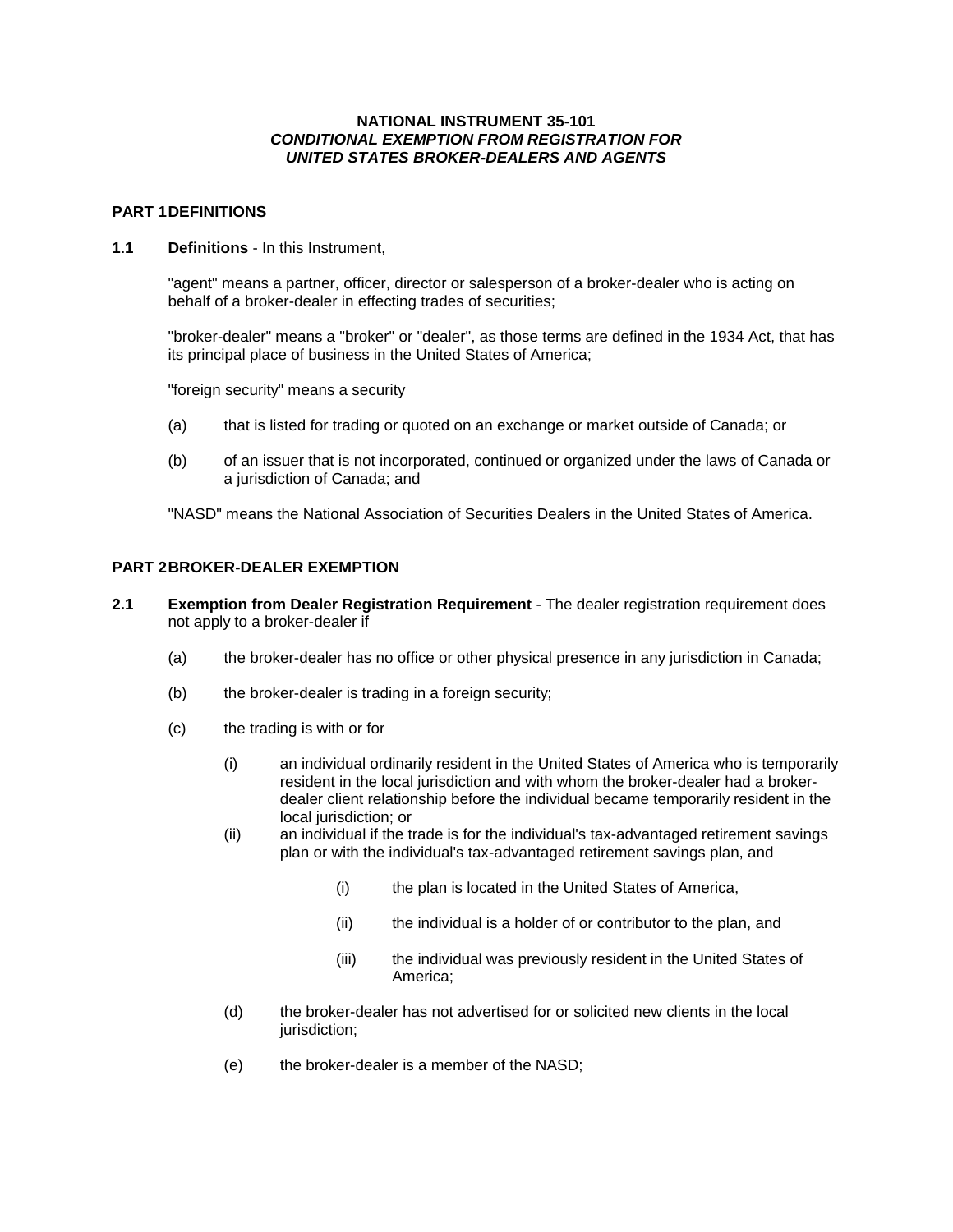- (f) the broker-dealer has delivered, or immediately after the broker-dealer first relies on this section delivers, to the securities regulatory authority
	- (i) a notice that the broker-dealer is relying on an exemption from the registration requirement provided under this Instrument;
	- (ii) a statement of the broker-dealer certifying that the broker-dealer is registered in the state of the United States of America where the brokerdealer was located when the broker-dealer first relied on this section; and
	- (iii) an executed Form 35-101F1 Submission to Jurisdiction and Appointment of Agent for Service of Process;
- (g) the broker-dealer has delivered a notice to the securities regulatory authority describing any criminal or quasi-criminal proceeding brought against the brokerdealer or its agents in any jurisdiction or foreign jurisdiction, or of any decision, order, ruling, or other requirement made with respect to or imposed on the broker-dealer or its agents in a jurisdiction or foreign jurisdiction as a result of any administrative, self-regulatory or regulatory action, hearing or proceeding involving fraud, theft, deceit, misrepresentation or similar conduct;
- (h) the broker-dealer has disclosed to the client that the broker-dealer and its agents are not subject to the full regulatory requirements otherwise applicable under local securities legislation; and
- (i) the broker-dealer, in the course of its dealings with clients, acts fairly, honestly and in good faith.
- **2.2 Termination Notice** A broker-dealer shall immediately notify the securities regulatory authority if the broker-dealer will no longer engage in trading or advising activities under section 2.1.
- **2.3 Exemption from Adviser Registration Requirement -** The adviser registration requirement does not apply to advising activities of the broker-dealer if those activities are solely incidental to trading activities of the broker-dealer under section 2.1.

#### **PART 3 AGENTS EXEMPTION**

- **3.1 Agents Exemption** The dealer registration requirement does not apply to an agent if
	- (a) the trading is on behalf of a broker-dealer that has notified the agent of its intent to rely on the exemption under section 2.1;
	- (b) the agent has no office or other physical presence in any jurisdiction in Canada;
	- (c) the agent is trading in a foreign security;
	- (d) the trading is with or for
		- (i) an individual ordinarily resident in the United States of America who is temporarily resident in the local jurisdiction and with whom the brokerdealer on whose behalf the agent is trading had a broker-dealer client relationship before the individual became temporarily resident in the local jurisdiction; or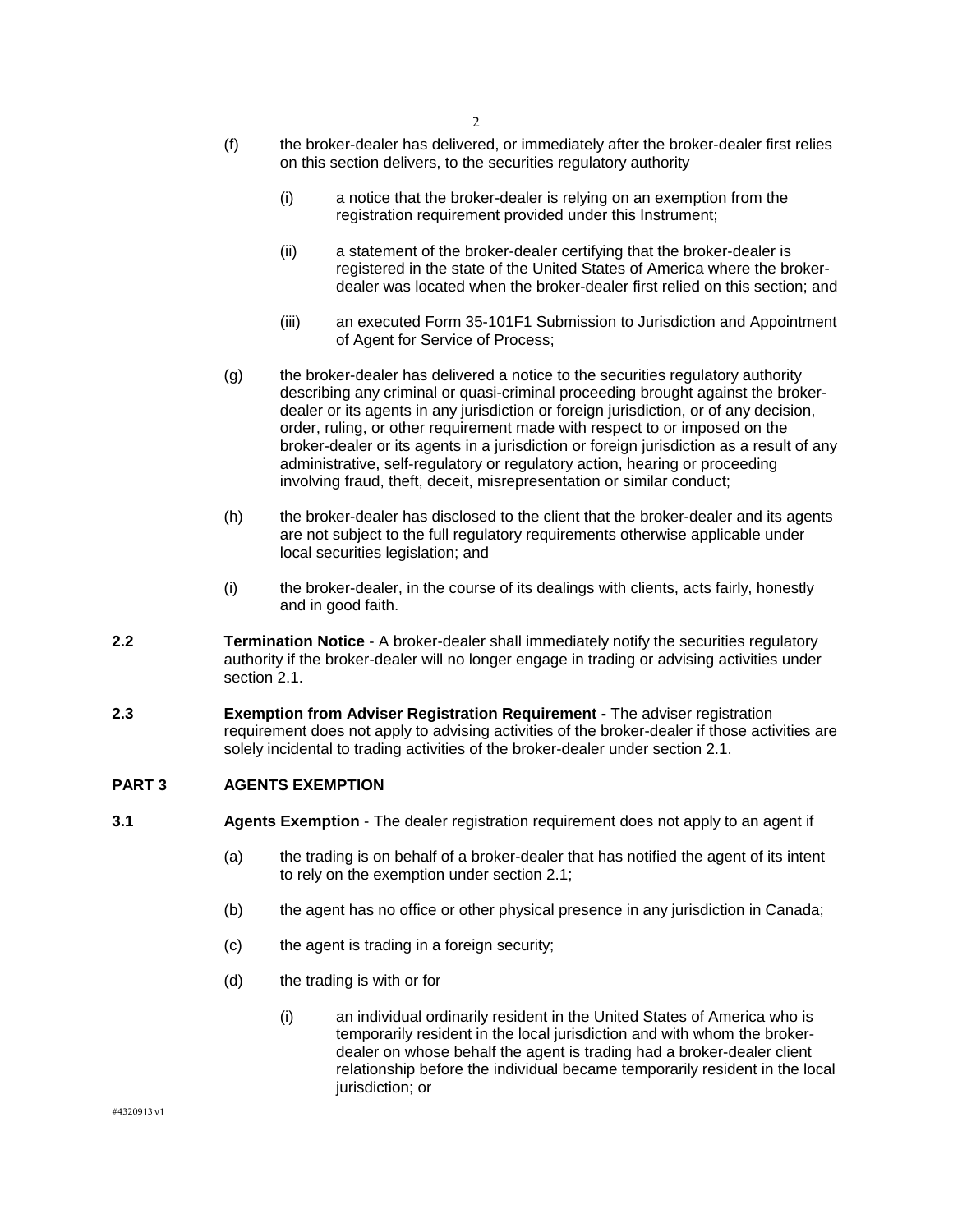- (ii) an individual if the trade is for the individual's tax-advantaged retirement savings plan or with the individual's tax-advantaged retirement savings plan, and
	- (i) the plan is located in the United States of America,
	- (ii) the individual is a holder of or contributor to the plan, and
	- (iii) the individual was previously resident in the United States of America;
- (e) the agent has not advertised for or solicited new clients in the local jurisdiction;
- (f) the agent has delivered, or immediately after the agent first relied on this section delivers, to the securities regulatory authority
	- (i) a notice that the agent is relying on this Instrument for an exemption from the registration requirement;
	- (ii) a statement of the agent certifying that the agent is registered in the state in the United States of America where the agent was located when the agent first relied on this section; and
	- (iii) an executed Form 35-101F2 Submission to Jurisdiction and Appointment of Agent for Service of Process;
- (g) the agent has delivered a notice to the securities regulatory authority describing any criminal or quasi-criminal proceeding brought against the agent in any jurisdiction or foreign jurisdiction, or of any decision, order, ruling, or other requirement made with respect to or imposed on the agent in a jurisdiction or foreign jurisdiction as a result of any administrative, self-regulatory or regulatory action, hearing or proceeding involving fraud, theft, deceit, misrepresentation or similar conduct;
- (h) the agent, in the course of its dealings with the broker-dealer's clients, acts fairly, honestly and in good faith.
- **3.2 Termination Notice** An agent shall immediately notify the securities regulatory authority if the agent will no longer engage in trading or advising activities under section 3.1.
- **3.3 Exemption from Adviser Registration Requirement**  The adviser registration requirement does not apply to advising activities of the agent if those activities are solely incidental to trading activities of the agent under section 3.1.

#### **PART 4 EXEMPTION FROM PROSPECTUS AND UNDERWRITER REQUIREMENTS**

- **4.1 Exemption from Prospectus and Underwriter Requirements** The prospectus requirement and underwriter registration requirement do not apply to a distribution of foreign securities if that distribution
	- (a) is made by a broker-dealer or agent that is exempt from the adviser registration requirement and the dealer registration requirement under section 2.1 or 3.1; and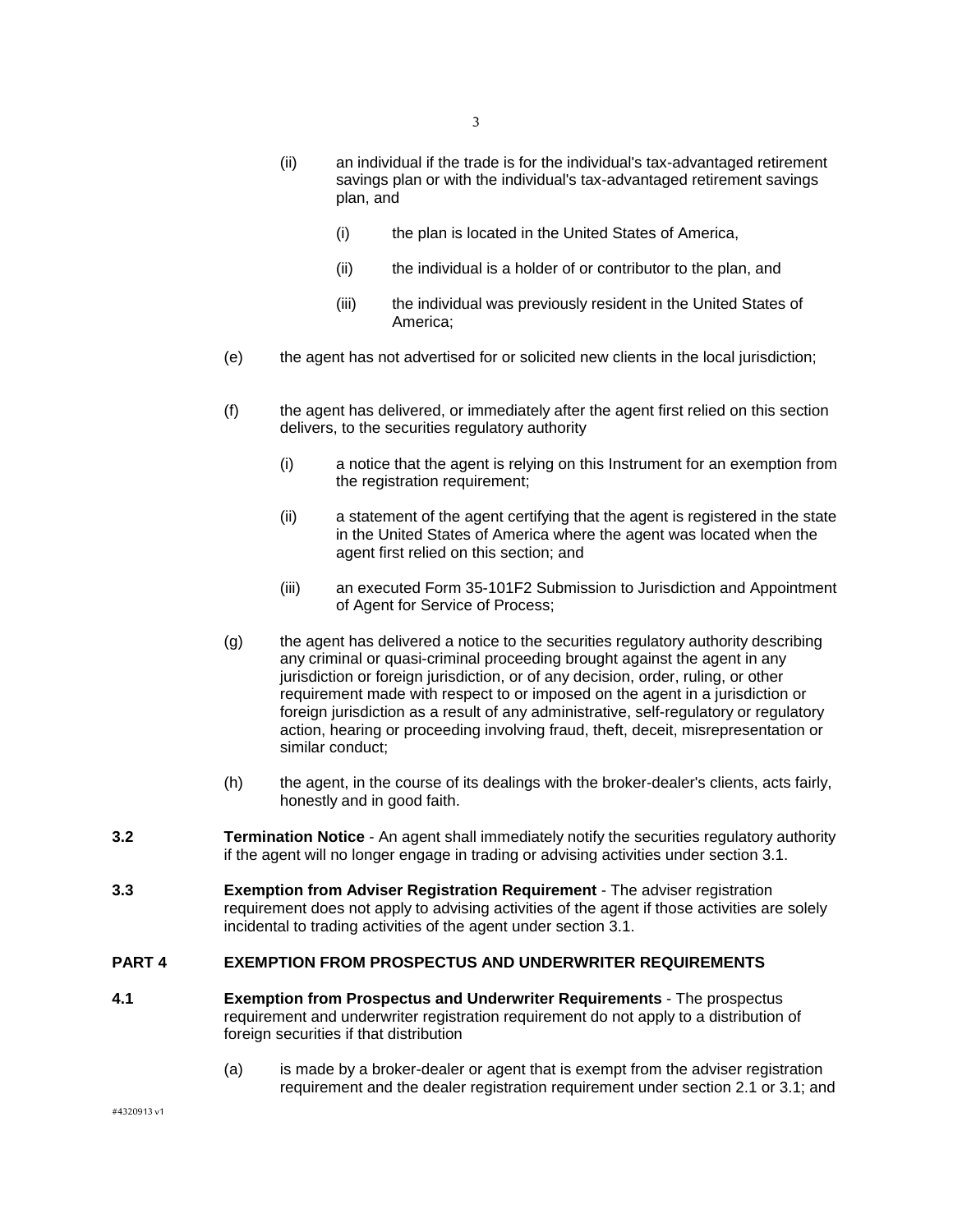4

# (b) is made in compliance with all applicable

- (i) U.S. federal securities laws, and
- (ii) state securities legislation in the United States of America.

### **PART 5 EFFECTIVE DATE**

**5.1 Effective Date** - This Instrument comes into force on January 1, 2001.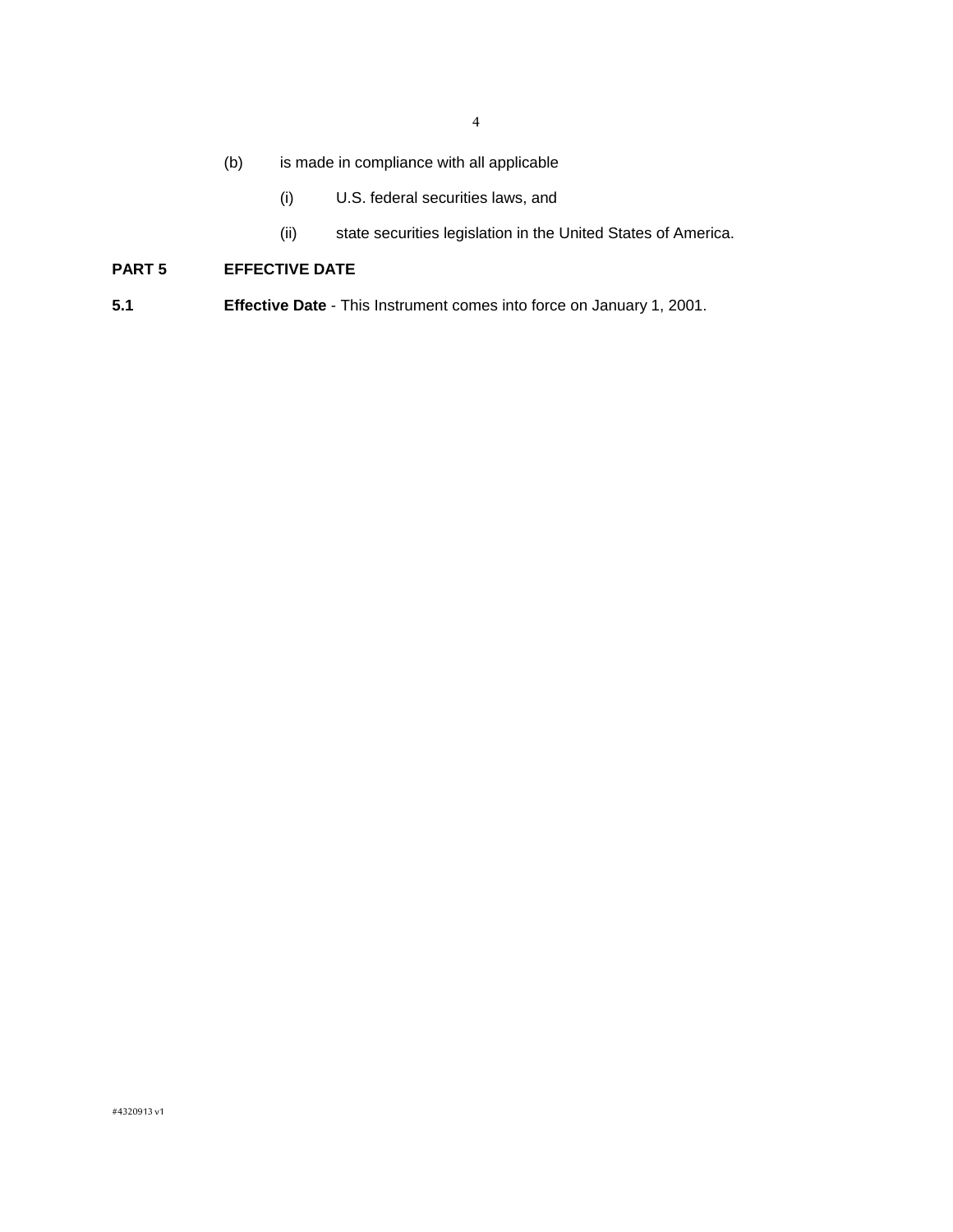### **FORM 35-101F1** *FORM OF SUBMISSION TO JURISDICTION AND APPOINTMENT OF AGENT FOR SERVICE OF PROCESS BY BROKER-DEALER*

**Instructions: Complete this form for each of the jurisdictions in which the broker-dealer seeks the conditional exemption from registration in National Instrument 35-101 (the "exemption"). Insert the name of the jurisdiction at each "•".**

- 1. Name of broker-dealer (the "Broker-Dealer");
- 2. Jurisdiction of incorporation of the Broker-Dealer;
- 3. Name of agent for service of process (the "Agent for Service");
- 4. Address for service of process on the Agent for Service in •;
- 5. The Broker-Dealer designates and appoints the Agent for Service at the address stated above as its agent upon whom may be served a notice, pleading, subpoena, summons or other process in any action, investigation or administrative, criminal, quasi-criminal or other proceeding (a "Proceeding") arising out of or relating to or concerning the Broker-Dealer's activities in • under the exemption, and irrevocably waives any right to raise as defence in any such proceeding any alleged lack of jurisdiction to bring such Proceeding.
- 6. The Broker-Dealer irrevocably and unconditionally submits to the non-exclusive jurisdiction of the judicial, quasi-judicial and administrative tribunals of • and any administrative proceeding in •, in any Proceeding arising out of or related to or concerning the Broker-Dealer's activities in • under the exemption.
- 7. Until six years after the Broker-Dealer ceases to use the exemption, the Broker-Dealer shall file:
	- a. a new Submission to Jurisdiction and Appointment of Agent for Service of Process in this form at least 30 days before termination for any reason of this Submission to Jurisdiction and Appointment of Agent for Service of Process; and
	- b. An amended Submission to Jurisdiction and Appointment of Agent for Service of Process at least 30 days before any change in the name or above address of the Agent for Service.
- 8. This submission to Jurisdiction and Appointment of Agent for Service of Process is governed by and construed in accordance with the laws of •.

Dated:

(Signature of Broker-Dealer or authorized signatory)

(Name and Title of Authorized Signatory)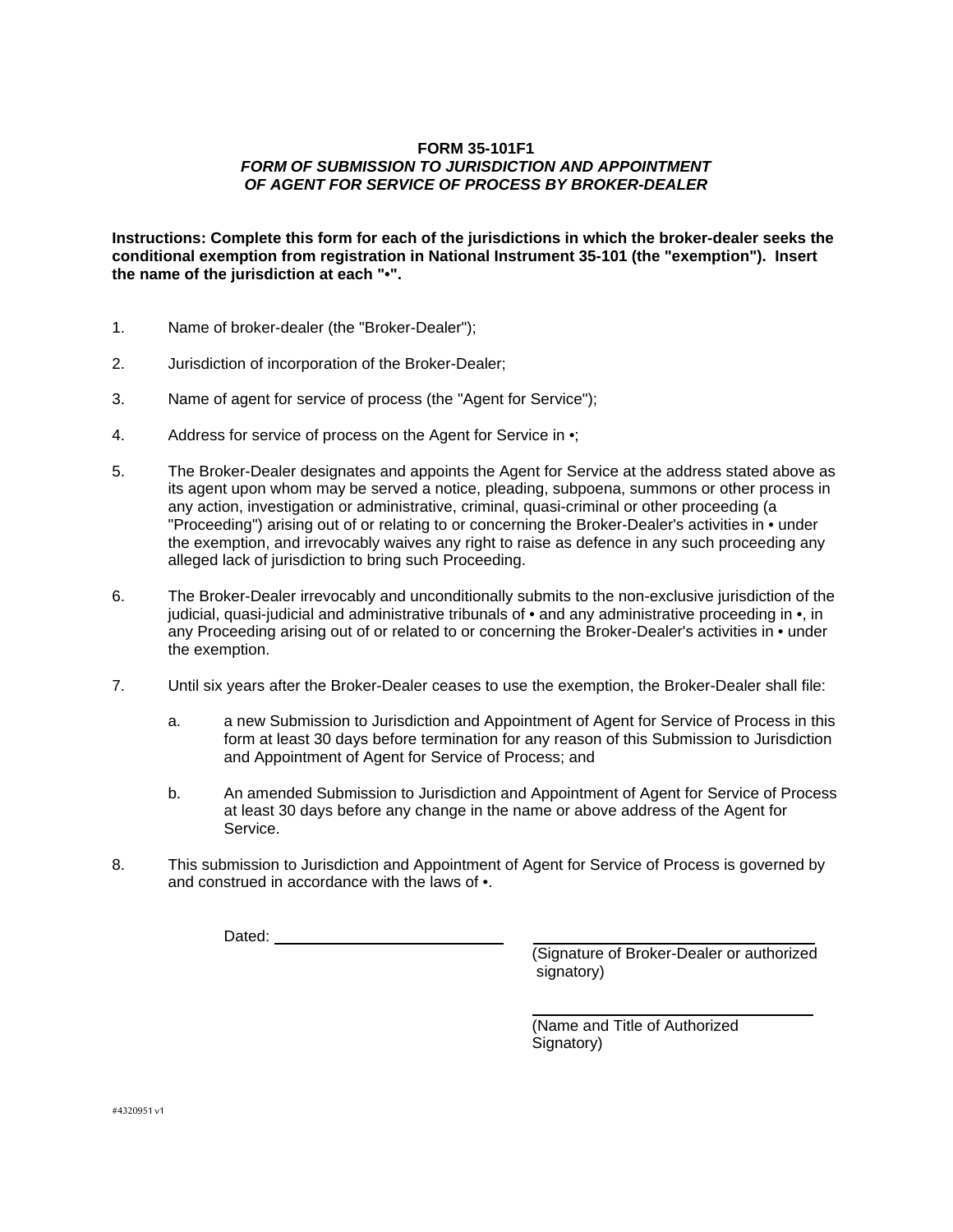## **Acceptance**

The undersigned accepts the appointment as agent for service of process on **(Insert name of Broker-Dealer)** under the terms and conditions of the foregoing Submission to Jurisdiction and Appointment of Agent for Service of Process.

Dated: \_\_\_\_\_\_\_\_\_\_\_\_\_\_\_\_\_\_\_\_\_\_\_\_\_\_\_\_\_\_\_ \_\_\_\_\_\_\_\_\_\_\_\_\_\_\_\_\_\_\_\_\_\_\_\_\_\_\_\_\_\_\_\_\_\_\_\_\_\_\_

(Signature of Agent for Service or authorized signatory)

\_\_\_\_\_\_\_\_\_\_\_\_\_\_\_\_\_\_\_\_\_\_\_\_\_\_\_\_\_\_\_\_\_\_\_\_\_\_\_\_

(Name and Title of Authorized Signatory)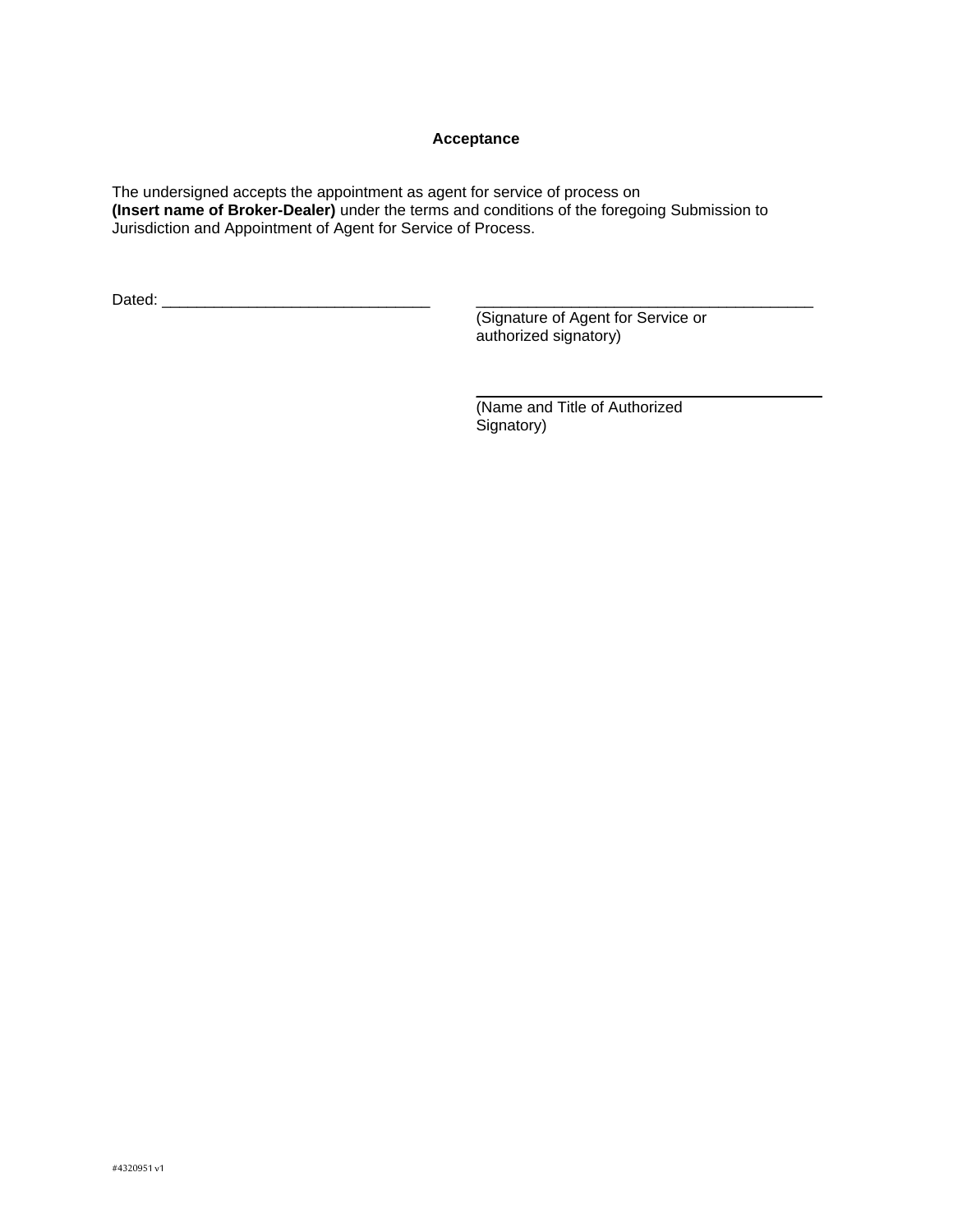### **FORM 35-101F2** *FORM OF SUBMISSION TO JURISDICTION AND APPOINTMENT OF AGENT FOR SERVICE OF PROCESS BY AGENTS OF THE BROKER-DEALER*

**Instructions: Complete this form for each of the jurisdictions in which agents of the broker-dealer seek the conditional exemption from registration in National Instrument 35-101 (the "exemption"). Insert the name of the jurisdiction at each "•".**

- 1. Name of the broker-dealer (the "Broker-Dealer");
- 2. Jurisdiction of incorporation of the Broker-Dealer;
- 3. Name(s) and address(es) of agent(s) of the Broker-Dealer filing this form (the "Broker-Dealer Agents");
- 4. Name of agent for service of process (the "Agent for Service");
- 5. Address for service of process on the Agent for Service in •;
- 6. Each Broker-Dealer Agent Filing Person designates and appoints the Agent for Service at the address of the Agent for Service stated above as its agent upon whom may be served a notice, pleading, subpoena, summons or other process in any action, investigation or administrative, criminal, quasi-criminal or other proceeding (a "Proceeding") arising out of or relating to or concerning the Broker-Dealer Agent's activities in • under the exemption, and irrevocably waives any right to raise as a defence in any such proceeding any alleged lack of jurisdiction to bring such Proceeding.
- 7. Each Broker-Dealer Agent irrevocably and unconditionally submits to the non-exclusive jurisdiction of the judicial, quasi-judicial and administrative tribunals of • and any administrative proceeding in •, in any Proceeding arising out of or related to or concerning the Broker-Dealer Agent's activities in • under the exemption.
- 8. Until the earlier of the termination of a Broker-Dealer Agent's position as an agent of the Broker-Dealer and six years after the Broker-Dealer ceases to use the exemption, the Broker-Dealer Agent shall file:
	- a. a new Submission to Jurisdiction and Appointment of Agent for Service of Process in this form at least 30 days prior to termination for any reason of this Submission to Jurisdiction and Appointment of Agent for Service of Process; and
	- b. an amended Submission to Jurisdiction and Appointment of Agent for Service of Process at least 30 days before any change in the name or above address of the Agent for Service.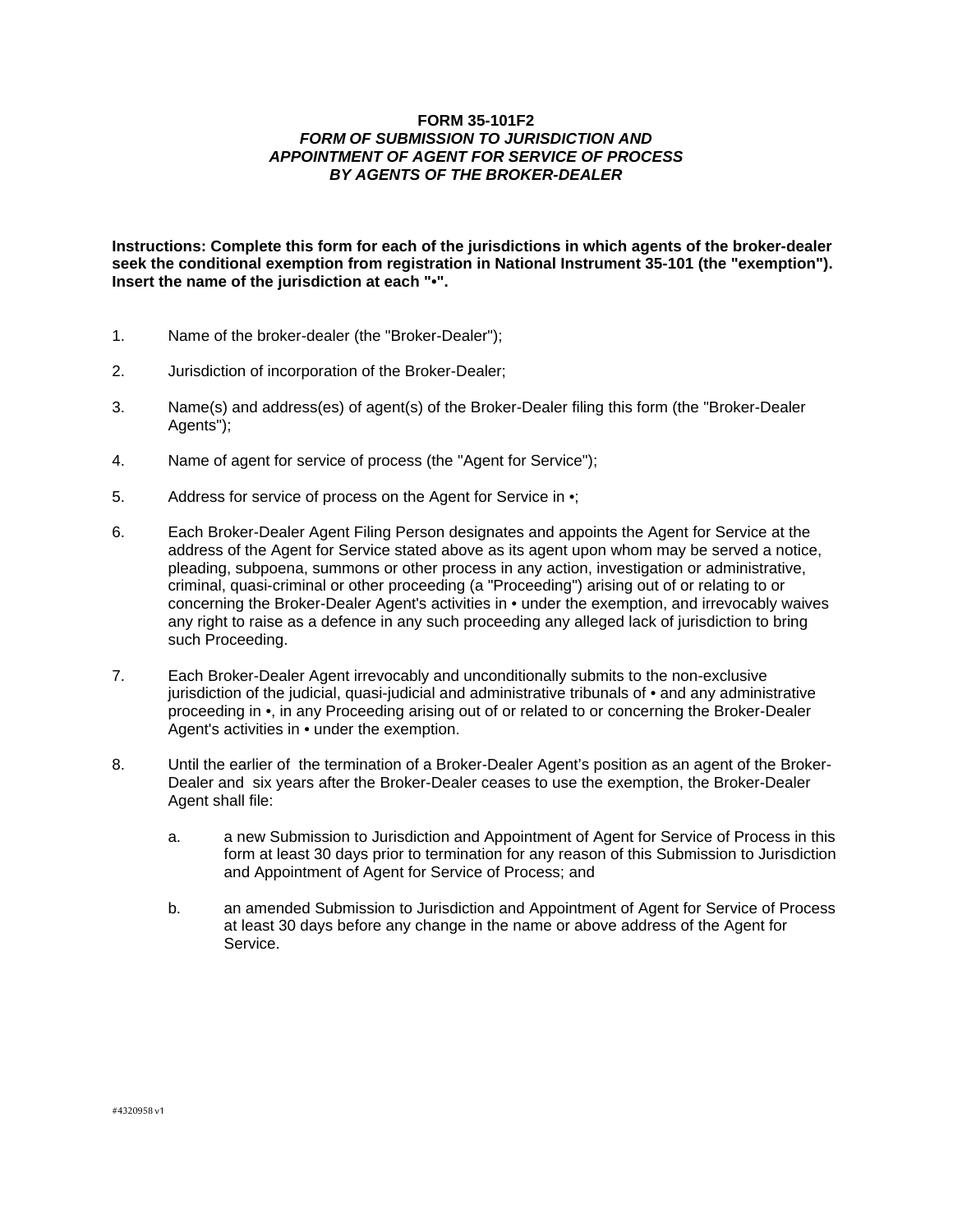9. This Submission to Jurisdiction and Appointment of Agent for Service of Process is governed by and construed in accordance with the laws of •.

| Dated: |                                    |
|--------|------------------------------------|
|        | (Signature of Broker-Dealer Agent) |
| Dated: |                                    |
|        | (Signature of Broker-Dealer Agent) |
|        |                                    |
| Dated: |                                    |
|        | (Signature of Broker-Dealer Agent) |
| Dated: |                                    |
|        | (Signature of Broker-Dealer Agent) |

### **Acceptance**

The undersigned accepts the appointment as agent for service of process on **(Insert name(s) of Broker-Dealer Agent(s))** pursuant to the terms and conditions of the foregoing Submission to Jurisdiction and Appointment of Agent for Service of Process.

Dated: \_\_\_\_\_\_\_\_\_\_\_\_\_\_\_\_\_\_\_\_\_\_\_\_\_\_\_\_\_\_\_\_\_ \_\_\_\_\_\_\_\_\_\_\_\_\_\_\_\_\_\_\_\_\_\_\_\_\_\_\_\_\_\_\_\_\_\_\_\_\_\_\_\_

(Signature of Agent for Service or authorized signatory)

\_\_\_\_\_\_\_\_\_\_\_\_\_\_\_\_\_\_\_\_\_\_\_\_\_\_\_\_\_\_\_\_\_\_\_\_\_\_\_\_

(Name and Title of Authorized Signatory)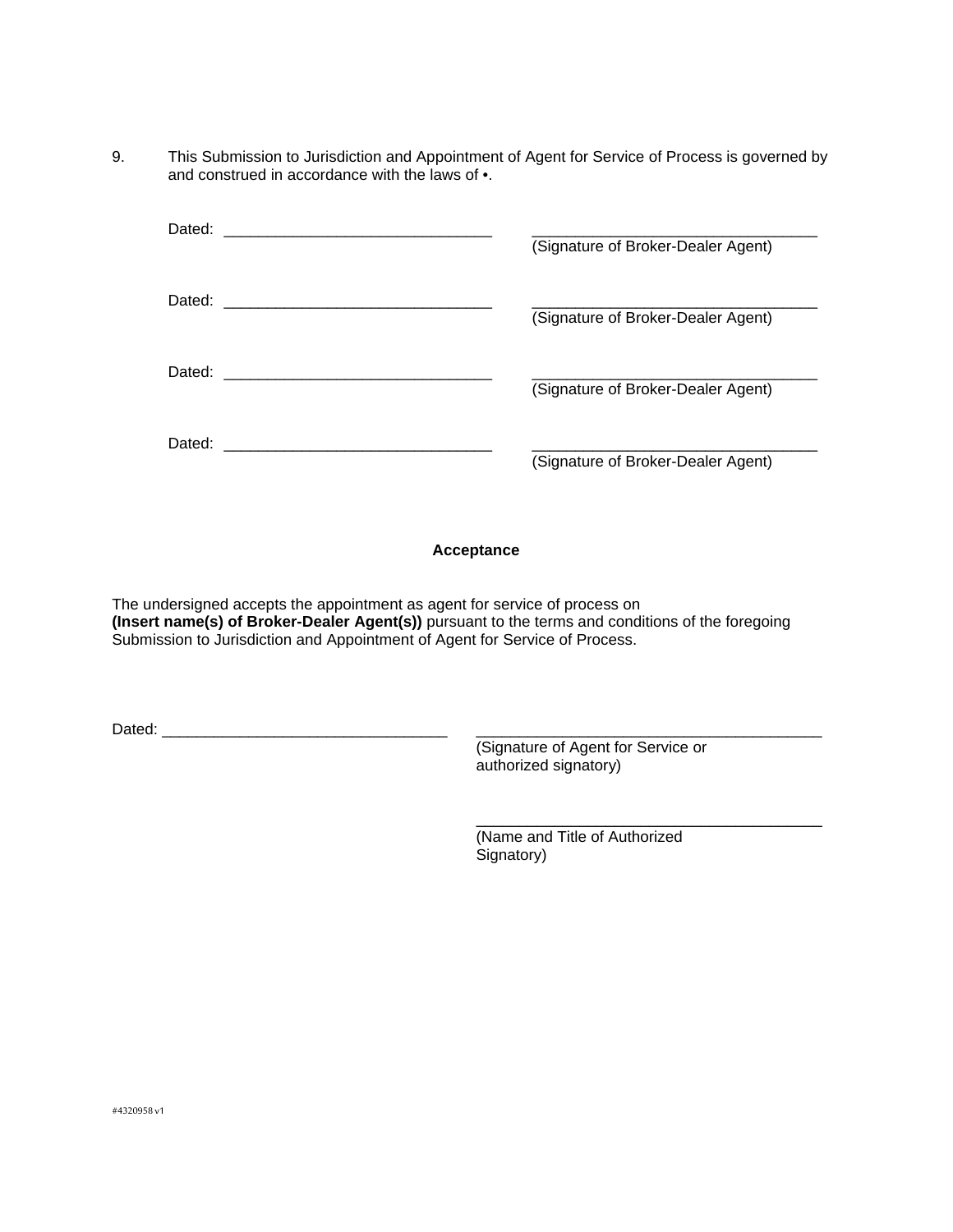### **COMPANION POLICY 35-101CP** *CONDITIONAL EXEMPTION FROM REGISTRATION FOR UNITED STATES BROKER-DEALERS AND AGENTS*

### **TABLE OF CONTENTS**

### **PART TITLE**

- PART 1 INTRODUCTION
	- 1.1 Introduction

### PART 2 GENERAL PRINCIPLES

- 2.1 General
- 2.2 Temporarily Resident
- 2.3 Tax-Advantaged Plans
- 2.4 Prospectus and Underwriter Exemption

#### PART 3 OPERATION OF EXEMPTIVE RELIEF

- 3.1 Affiliates
- 3.2 Limitation of Exemptions<br>3.3 Retention of Authority
- **Retention of Authority**
- 3.4 Receipt of Documentation
- 3.5 Fees

## PART 4 INQUIRIES REGARDING PAST ACTIVITIES

- 4.1 Restricted Activities
- 4.2 Other Activities

### **COMPANION POLICY 35-101CP** *CONDITIONAL EXEMPTION FROM REGISTRATION FOR UNITED STATES BROKER-DEALERS AND AGENTS*

### **PART 1 INTRODUCTION**

**1.1 Introduction** - Cross-border trading activities between Canada and the United States of America often take place because of the movement of residents between the two countries. In order to facilitate certain cross-border trading activities that may arise between United States broker-dealers and their existing clients who are now located in Canada, the Canadian securities regulatory authorities have adopted National Instrument 35-101 Conditional Exemption From Registration for United States Broker-Dealers and Agents (the "Instrument") which provides certain broker-dealers, and their agents, resident in the United States of America with a conditional exemption from the applicable registration requirements and the prospectus requirement. This approach is consistent with the Instrument's underlying policy that investors will be relying primarily upon the regulation by securities regulators and statutory liability imposed by legislation in the broker-dealer's or agent's home jurisdiction for protection.

## **PART 2 GENERAL PRINCIPLES**

**2.1 General** - The Instrument provides that a United States broker-dealer and its agents may engage in two specific types of cross-border trading activities in foreign securities with an individual who was previously resident in the United States of America, and is now located

#4320986 v1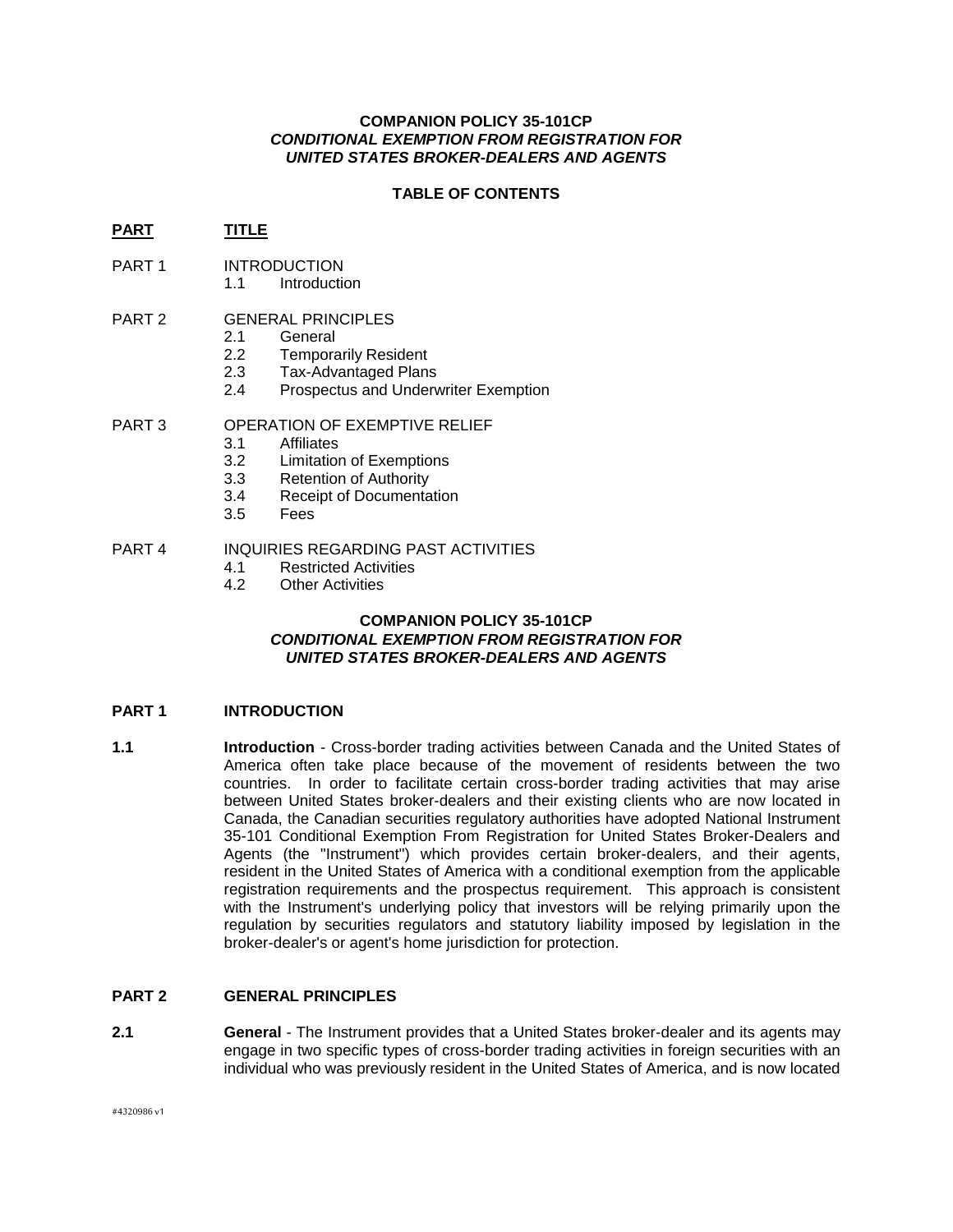in Canada, regardless of nationality. In Quebec, the term foreign securities includes futures.

**2.2 Temporarily Resident** - The first category of activity provided for under clause 2.1(1)(a) and section 3.1 of the Instrument permits brokers-dealers and their agents to deal in foreign securities with an individual ordinarily resident in the United States of America who is temporarily resident in a Canadian jurisdiction and with whom the broker-dealer had a broker-dealer client relationship before the individual became temporarily resident in the Canadian jurisdiction. This aspect of the Instrument is intended to allow persons from the United States who are on a temporary work assignment in Canada, or who may be in Canada on vacation or for other reasons, to trade with their home broker-dealer and agent in the United States of America. The concept of "temporarily" as it appears in the National Instruments is based upon SEC Rule 15a-6 which exempts certain non-United States broker-dealers from registering under the 1934 Act.

> The Canadian Securities Administrators are of the view that a person that ceases to be "ordinarily resident" in the United States of America would not retain status as a United States resident "temporarily resident" in Canada under the Instrument.

- **2.3 Tax-Advantaged Plans** The second category of activity provided for under clause 2.1(1)(b) and section 3.1 of the Instrument permits broker-dealers and their agents to deal in foreign securities with an individual who was previously resident in the United States of America and who is resident in a Canadian jurisdiction for trades for and with the individual's tax-advantaged retirement savings plan (for example, an Individual Retirement Account), if the plan is located in the United States and the individual is either a holder of, or contributor to, the plan. Under laws of the United States of America, tax-advantaged retirement savings plans must be located in the United States of America and result in adverse tax consequences for United States individuals if collapsed. For these reasons, individuals are permitted by the Instrument to continue this type of trading activity with a broker-dealer and its agent in the United States of America whether or not there was a pre-existing relationship with the broker-dealer or agent while the individual was in the United States of America.
- **2.4 Prospectus and Underwriter Exemption** Part 4 of the Instrument exempts a distribution of foreign securities by United States broker-dealers and their agents under the registration exemptions provided for in the Instrument from the prospectus requirement and the underwriter registration requirement. However, the distribution of foreign securities must comply with applicable United States federal securities law and state law requirements in the United States of America, which include securities registration and prospectus delivery.

#### **PART 3 OPERATION OF EXEMPTIVE RELIEF**

- **3.1 Affiliates** Section 2.1 of the Instrument requires that the broker-dealer have "no office or physical presence in any jurisdiction". A broker-dealer that has a Canadian affiliate in any jurisdiction is still able to take advantage of the exemptions provided for under the Instrument. The affiliate, however, is not able to take advantage of the exemptions.
- **3.2 Limitation of Exemptions** Any activity beyond the scope of the exemptions will constitute unregistered activity and will be subject to the applicable enforcement provisions provided for under Canadian securities legislation.

 $-2 -$ 

#4320986 v1